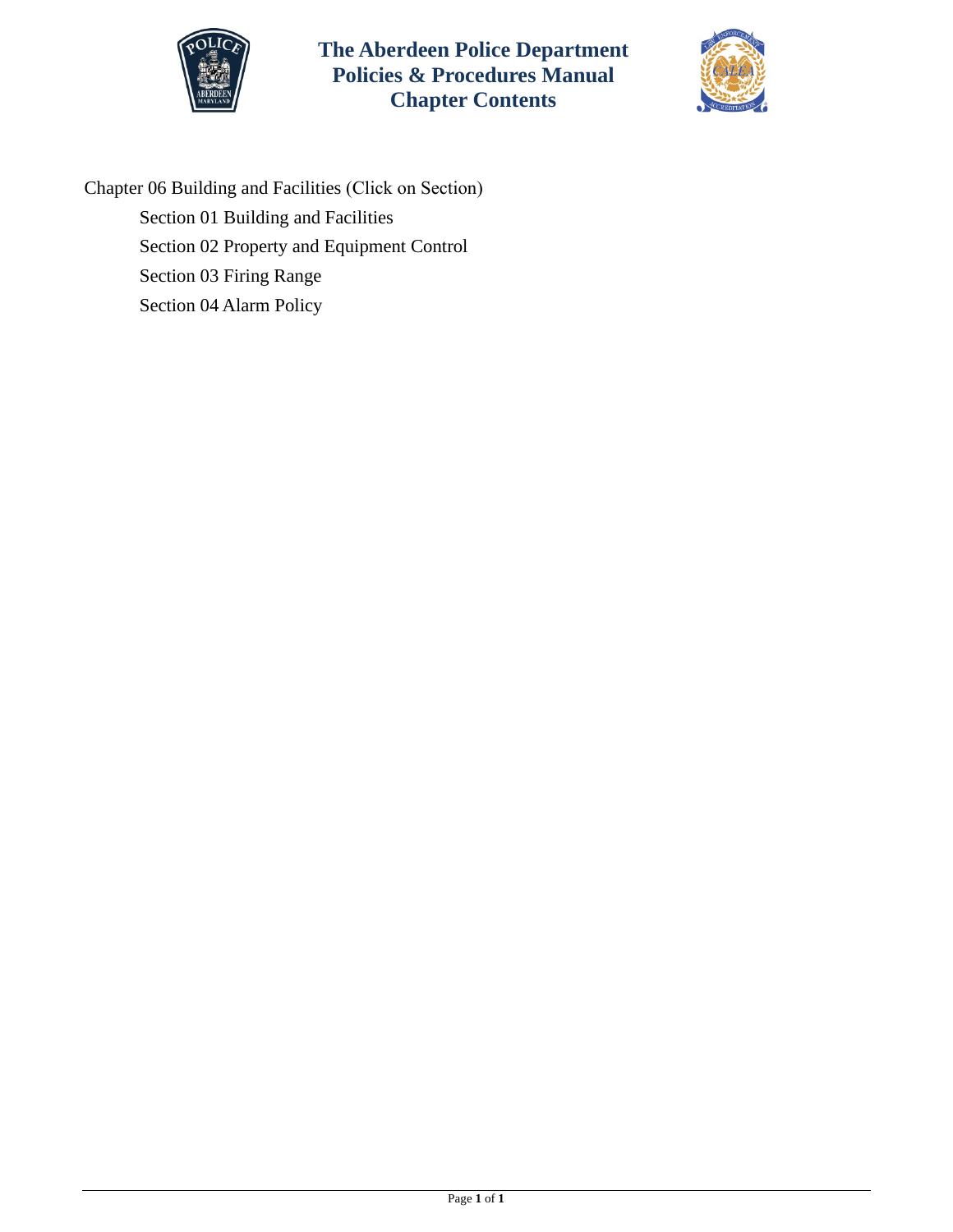



<span id="page-1-0"></span>

|  | Chapter 06 Building and Facilities | GO 20-008, 02/13/2020 |
|--|------------------------------------|-----------------------|
|  | Section 01 Building and Facilities | Supersedes GO 14-010  |

# **A. Policy**

1. This Department strives to create pleasant surroundings and working conditions to dispel any public attitudes that only criminals have business at a police station.

## **B. Administrative Searches**

- 1. Employees may be assigned Department owned vehicles, desks, lockers, cabinets, cases, etc. for the mutual convenience of the Department and Department personnel.
- 2. All personnel are admonished that the retention of personal items in such containers or facilities is at the risk of the employee, and the Department will not be responsible for any losses.
- 3. Such Department owned equipment is subject to entry and inspection without notice, even if the employee has placed a personally owned lock on the Department property.
- 4. A clear distinction is made between work-related, administrative inspections or searches permitted by this subsection, and searches of a criminal investigation nature which may require a search warrant.

#### **C. Security**

- 1. The responsibility for security rests with the Chief of Police, and in his absence, the on-duty patrol supervisor.
- 2. Adequate security must be provided to provide property and personnel protection.
- 3. These measures are to be maintained at all times and especially during the night and during hours of limited operation.
- 4. Offices used by Department personnel will be secured when not occupied and authorized employees will be issued keys.
	- a. Communications terminals as well as files and messages, shall be located in a prescribed area not frequented by the public.
	- b. Only authorized persons shall be permitted in the Communications Room.
- 5. Duplicate keys for the Department are maintained in the first floor equipment room lock box, and Office of the Administrative Lieutenant.
	- a. All keys shall be properly tagged and stored.
	- b. Duplicate keys for each Department vehicle will be properly identified and maintained in the patrol supervisor's office.

## **D. Temporary Detention Area (Booking)**

- 1. The Department's temporary detention rooms are located in the headquarters building, and are used exclusively for detainee processing and temporary detention. (71.1.1)
- 2. The purpose of the detention area is to ensure the safety of the arresting officer, as well as the safety of the arrestees and provide security during the booking procedure.
- 3. At no time will the processing area be used to detain a person for any reason other than the processing.
- 4. Each cell is equipped with (71.4.1)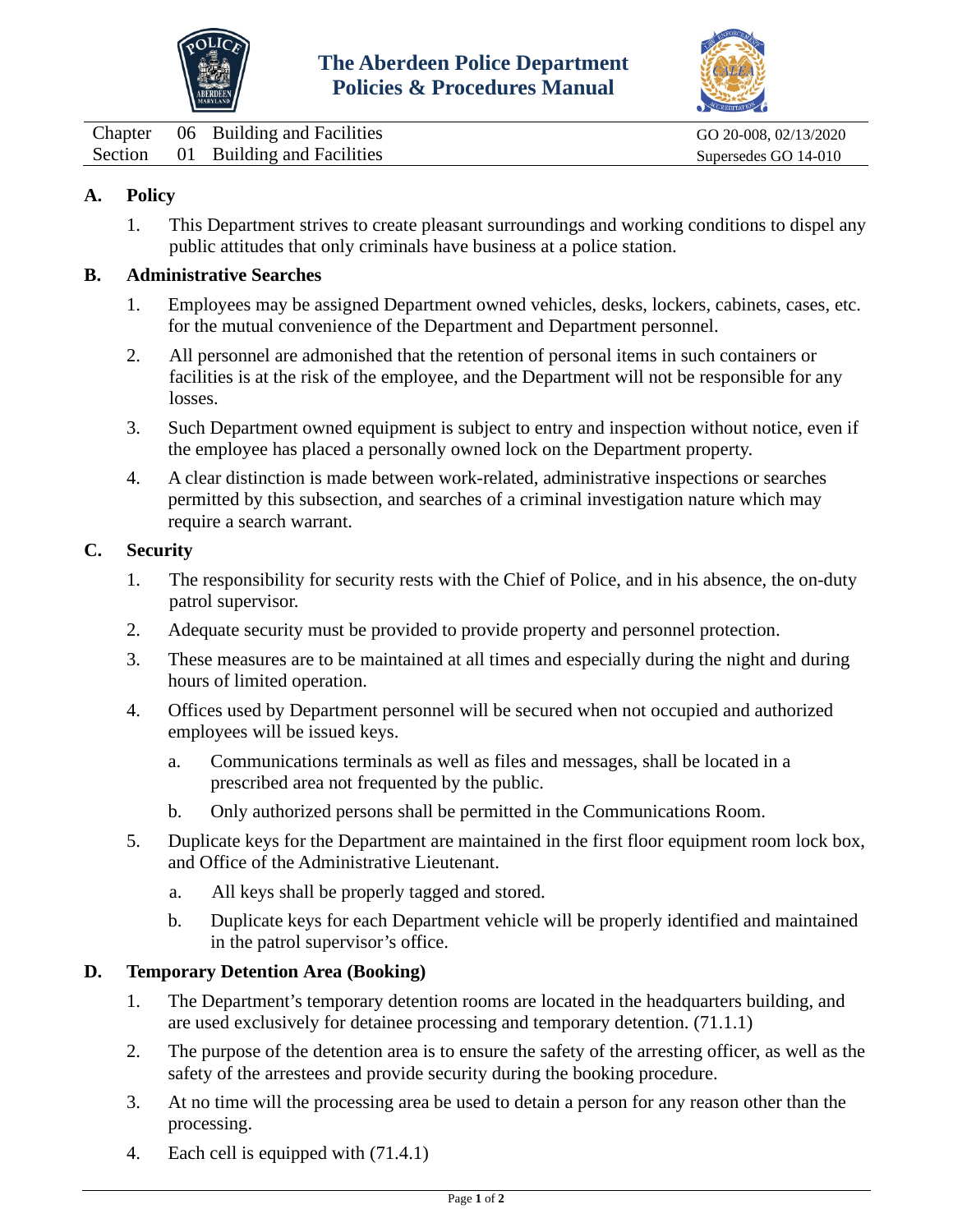



- a. Toilet
- b. Sink with faucet
- c. Bench
- 5. Maintenance of Temporary Detention Cells
	- a. Temporary Detention cells will be cleaned and sanitized at least weekly.
	- b. Maintenance work on a Temporary Detention cell will not be conducted while occupied by a prisoner.
	- c. Procedures for control of vermin and pests will be performed as needed.
	- d. All fire-related equipment and alarms and the maintenance and inspection will be coordinated and/or conducted by the City Department of Public Works.

# **E. Department Property Control**

1. Department property shall be stored in a location which is secured and not accessible to the public.

# **F. Fire Prevention**

- 1. Fire extinguishers shall be located so as to be readily accessible.
- 2. The Department of Public Works (DPW) shall be responsible for inspections of the extinguishers.
- 3. The date of inspection shall be recorded on a tag firmly attached to each extinguisher.
- 4. Every employee shall be familiar with their location and use and all nozzles shall be free of obstruction.

## **G. Emergency Generator**

- 1. The Department of Public Works (DPW), through private contractors, will be responsible for testing and maintaining the emergency generator.
- 2. DPW will be notified of all malfunctions in the emergency generator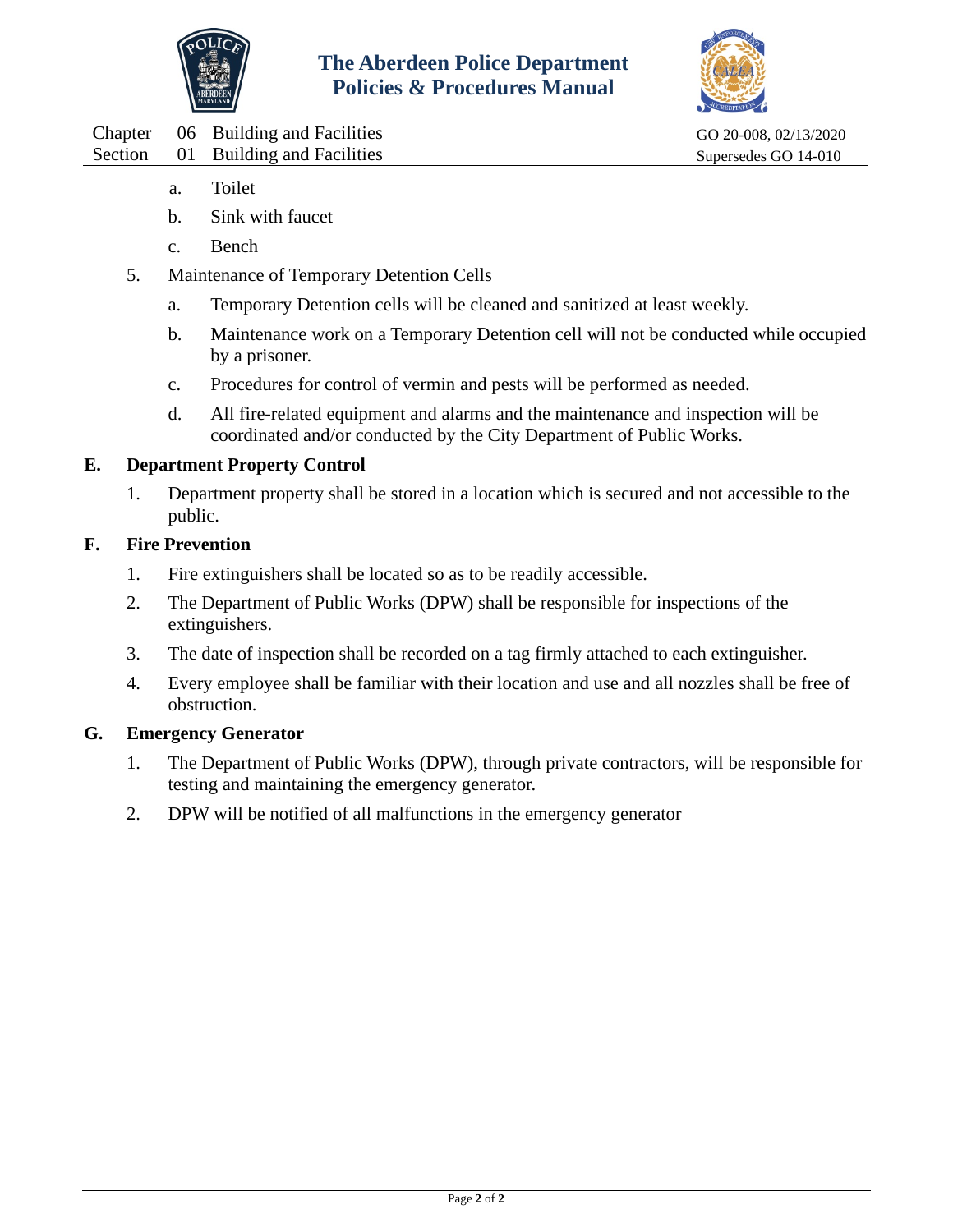



<span id="page-3-0"></span>

|  | Chapter 06 Building and Facilities                      | GO 18-087, 11/28/2018 |
|--|---------------------------------------------------------|-----------------------|
|  | Section 02 Property and Equipment Inventory and Control | Supersedes Original   |

# **A. Policy**

- 1. The Administrative Division is the central authority for Department property (furniture, vehicles, etc.) and equipment inventory. (17.5.1a)
	- a. Department property and equipment is to be accurately inventoried, secured and maintained from the time of acquisition until final disposition.
- 2. Every Department employee has the responsibility to use, secure, maintain, and control the property and equipment assigned to him/her.
	- a. Employees are responsible to maintain lists/records of Department property and equipment assigned to them.

## **B. Receiving New Property and Equipment**

- 1. The Administrative Lieutenant shall be informed when property or equipment is delivered to the Department.
- 2. The receiving person shall submit to the Administrative Lieutenant any accompanying documentation including the invoice and packing slip.

#### **C. Documenting and Labeling Property and Equipment**

- 1. The Administrative Lieutenant or designee shall maintain inventory records, documenting the following:
	- a. Property and equipment:
		- 1) Type;
		- 2) Make;
		- 3) Model;
		- 4) Serial Number; if any
		- 5) Location, or the Assigned Person's ID number;
	- b. Furniture:
		- 1) Item;
		- 2) Color;
		- 3) Description; and
		- 4) Location or Room Number.
- 2. The Administrative Lieutenant shall see that property and equipment are labeled appropriately.
- 3. The Administrative Lieutenant shall maintain all records associated with the inventory of property and equipment, including:
	- a. donation records; and
	- b. forfeited property and equipment records.

#### **D. Issuing Uniforms, Property, and Equipment** (17.5.1b)

1. The Administrative Lieutenant shall issue uniforms, property, weapons, and equipment to authorized personnel and record the issued items on the Quartermaster Equipment sheet.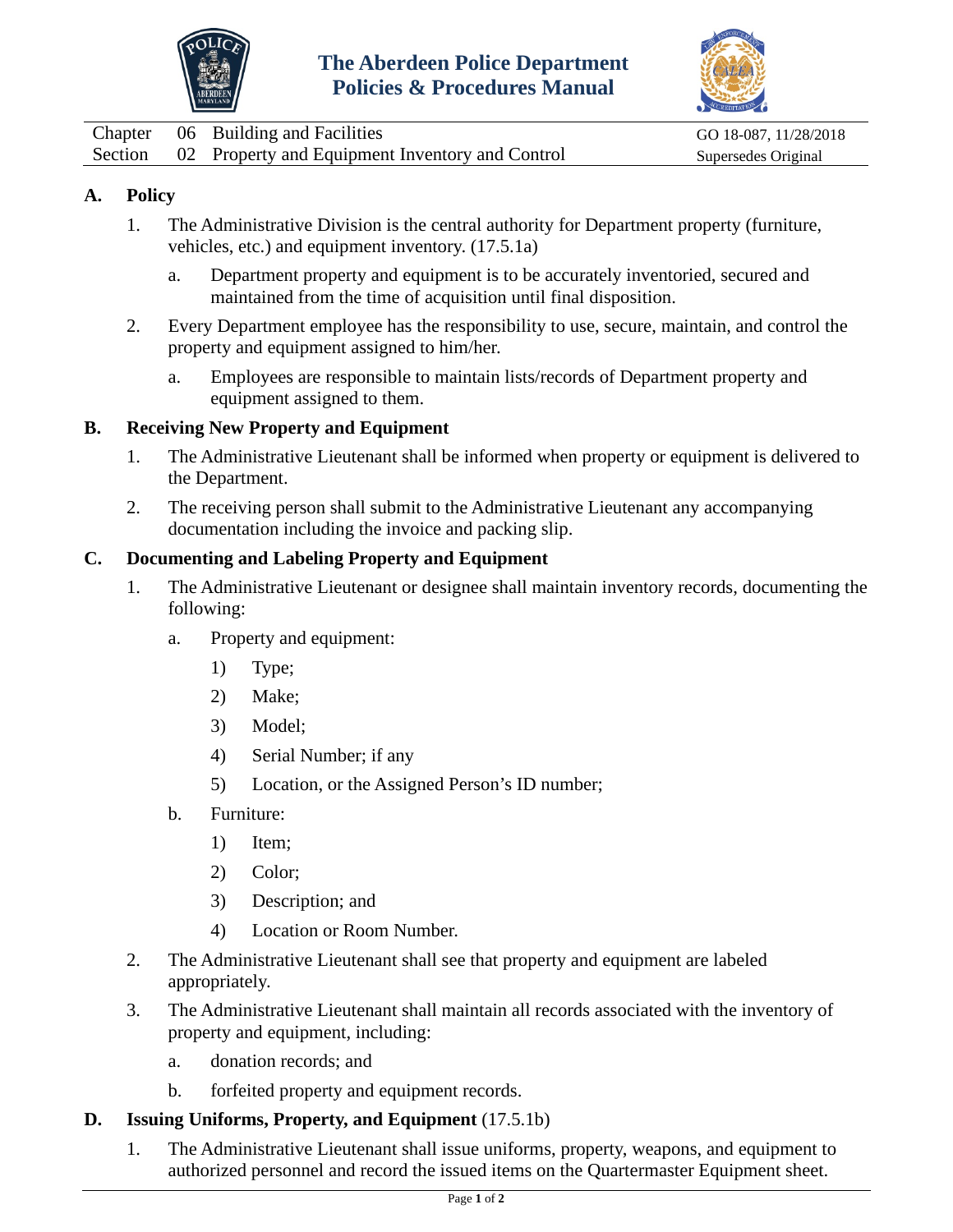



Chapter 06 Building and Facilities GO 18-087, 11/28/2018 Section 02 Property and Equipment Inventory and Control Supersedes Original

- a. The personnel shall each sign an Equipment sheet showing the items issued to them.
- b. The sheets shall be maintained by the Administrative Lieutenant.
- 2. The Special Operations Corporal shall maintain the RADAR and LIDAR inventories.

# **E. Operational Readiness of Stored Equipment** (17.5.3)

- 1. Department property shall be stored in a state of operational readiness.
- 2. All employees are responsible for maintaining their Department-issued equipment in a manner that protects the equipment and renders it available for emergency service.
- 3. Supervisors are responsible for ensuring that agency equipment is properly cared for and accounted for through regular inspections conducted by officers and supervisors.
- 4. All Department employees and volunteers shall request that equipment that becomes expired or unusable be replaced.

## **F. Inventorying Property and Equipment**

1. The Administrative Lieutenant shall administer an inventory audit of all property and equipment at least every 4 years.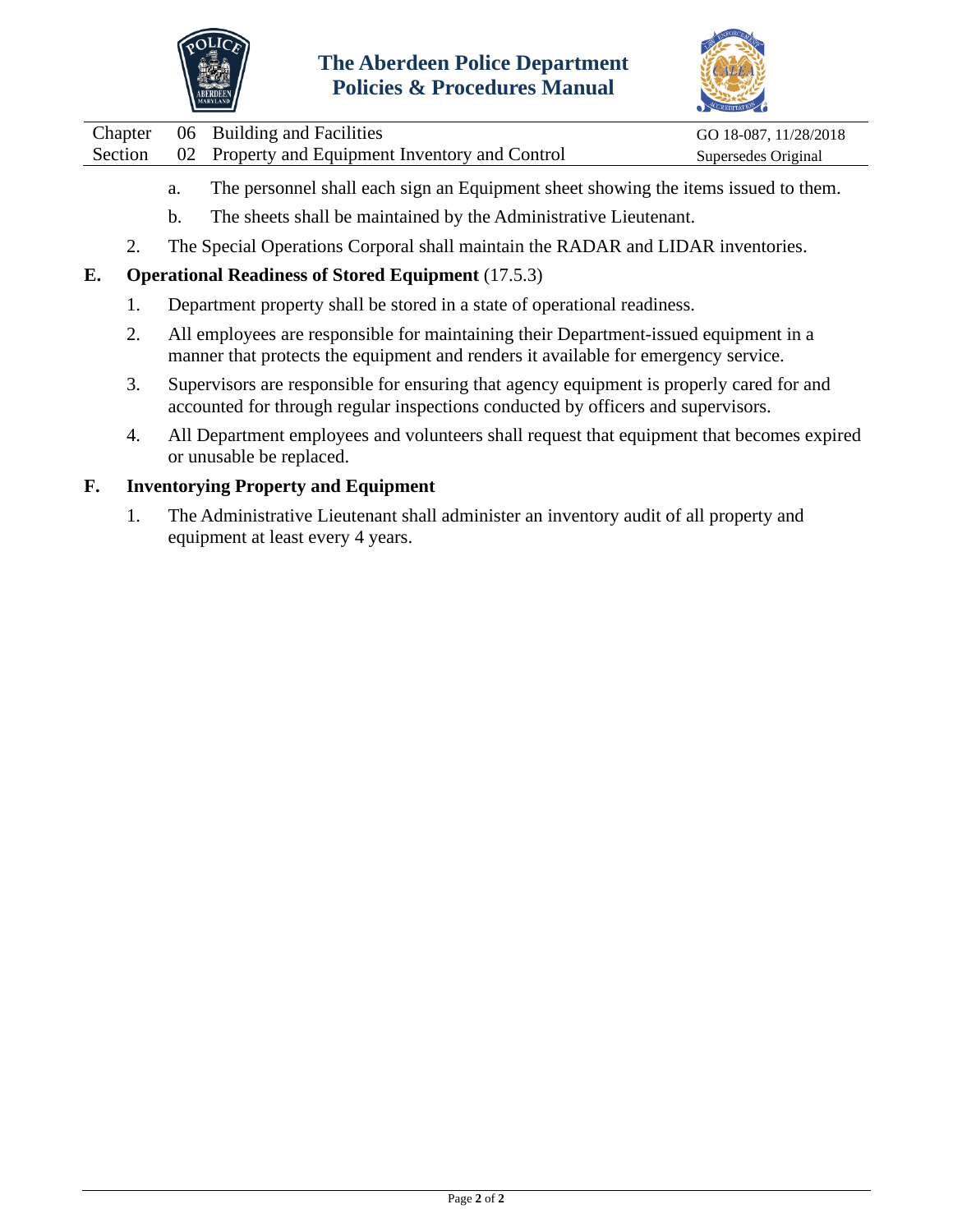



<span id="page-5-0"></span>Chapter 06 Building and Facilities GO 19-013, 04/16/2019 Section 03 Firing Range Supersedes 13-044

# **A. Policy**

1. It is the policy of this Department to maintain a firing range for Department personnel and outside public safety agencies to use for firearms training, qualifications, and practices, for handgun, rifle, and shotgun use. (4.3.5a)

## **B. Certified Firearms Instructor**

- 1. A MPCTC-certified firearms instructor shall be on the range with all users the entire time of occupancy. (4.3.5c)
- 2. Firearms Instructors shall be trained in emergency medical response. (4.3.5f)
- 3. The Range Master shall brief all Firearms Instructors prior to their using the range. (4.3.5b)
	- a. The briefing shall include this Policy, Firing Range Rules (*see Appendix A*) and an orientation tour of the range.
	- b. The Range Master shall have this policy and Range Rules posted at the range as a ready reference.
- 4. The Firearms Instructor shall be responsible for the safety of all personnel at the range while the range is in use. (4.3.5c)
	- a. The Firearms Instructor hall have authority over all personnel at the range, regardless of personnel rank.
- 5. The user agency shall be responsible to provide the certified firearms instructor.
- 6. The user agency shall submit the instructor certifications to the Range Master prior to using the range.

## **C. Approved Weapons and Equipment for Use at the Range** (4.3.5d)

- 1. Approved weapons include handguns, rifles, and shotguns.
- 2. Approved ammunition shall be lead free.
- 3. Targets are provided by this Department and are approved by the Range Master.

## **D. Required Protective Equipment for Use at the Range** (4.3.5e)

- 1. All users shall wear protective gear, inner or outer hearing protection and eyewear, on the firing line.
- 2. All users shall wear protective vests—approved by the users' agencies—on the firing line.

# **E. Storage of Weapons and Ammunition** (4.3.5g)

1. All personnel are prohibited from storing weapons and ammunition at the range.

# **F. Persons Who May Use the Firing Range**

- 1. APD Officers
	- a. An APD officer is authorized to have a maximum of 2 *sworn* guests (family members or friends) on the range with the officer.
- 2. Retired Officers according to LEOSA–see *Policies & Procedures Ch 43* for complete instructions.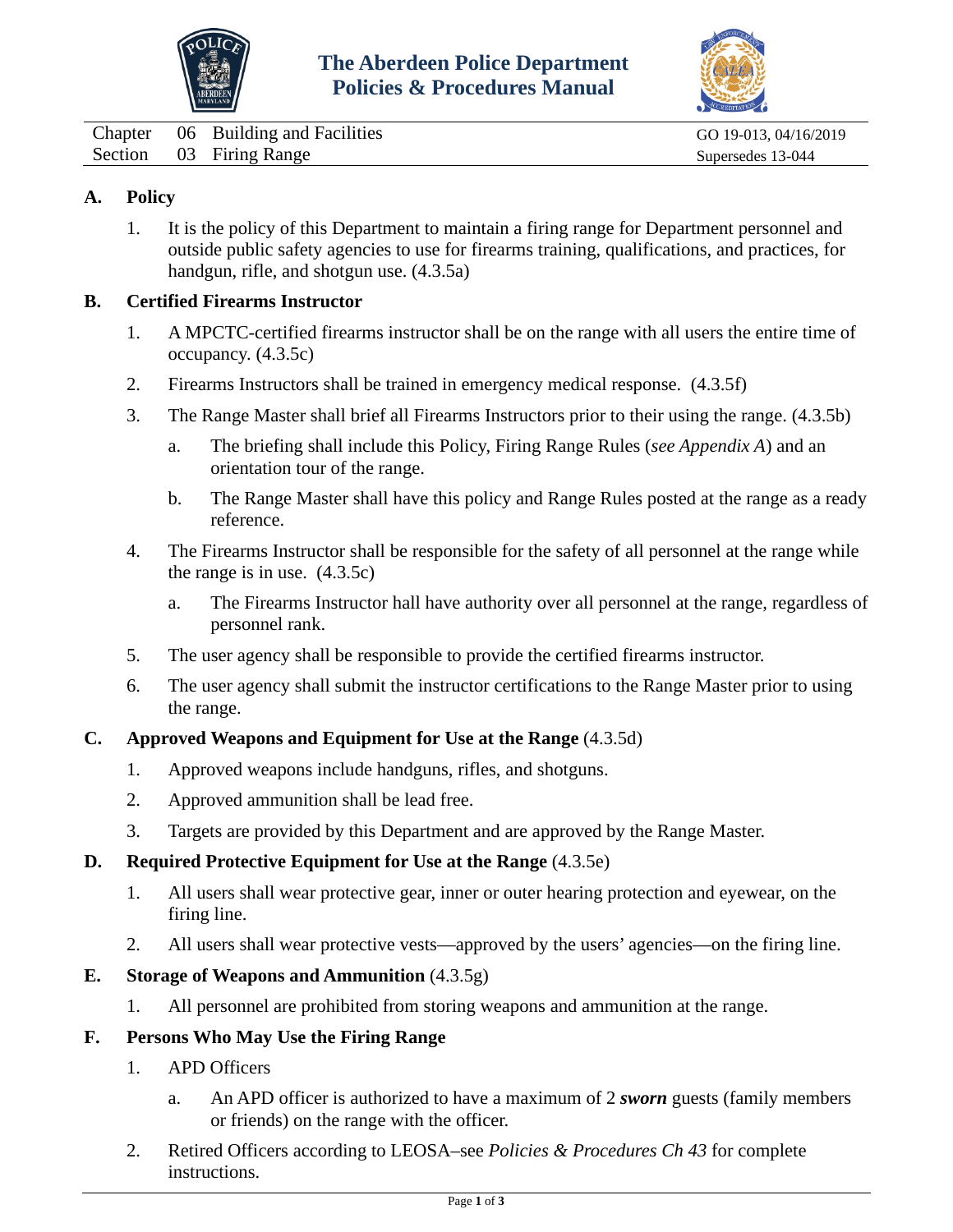



Chapter 06 Building and Facilities GO 19-013, 04/16/2019 Section 03 Firing Range Supersedes 13-044

3. Outside Agencies as approved by the Chief of Police.

## **G. Scheduling Use of the Firing Range**

- 1. Application for Use of the APD Firing Range
	- a. APD Employees shall complete and submit the Application for Use to the Range Master no less than 72 hours prior to intended use.
	- b. Outside agencies shall complete and submit the Application for Use and Waiver of Liability to the Range Master at the beginning of a training year.
		- 1) The Range Master shall schedule the agencies' uses of the Firing Range after scheduling the Department' uses of the Range.
	- c. Retirees subject to LEOSA must complete the application no less than 5 days prior to use of the Range.
- 2. Application Approval Process
	- a. The Range Master shall review each application and submit the application with recommendation to the Range Commander/Division Lieutenant.
	- b. The Range Commander shall review the application and Range Master's recommendation, approve or deny the application, and forward the application to the Chief of Police through the Deputy Chief.
- 3. Notification to Applicant
	- a. Upon final approval, the Range Master shall notify the applicant and reserve the Range for dates agreed upon.
	- b. Upon denial, the Range Master shall notify the applicant that the Range use is not approved with the reasons for denial.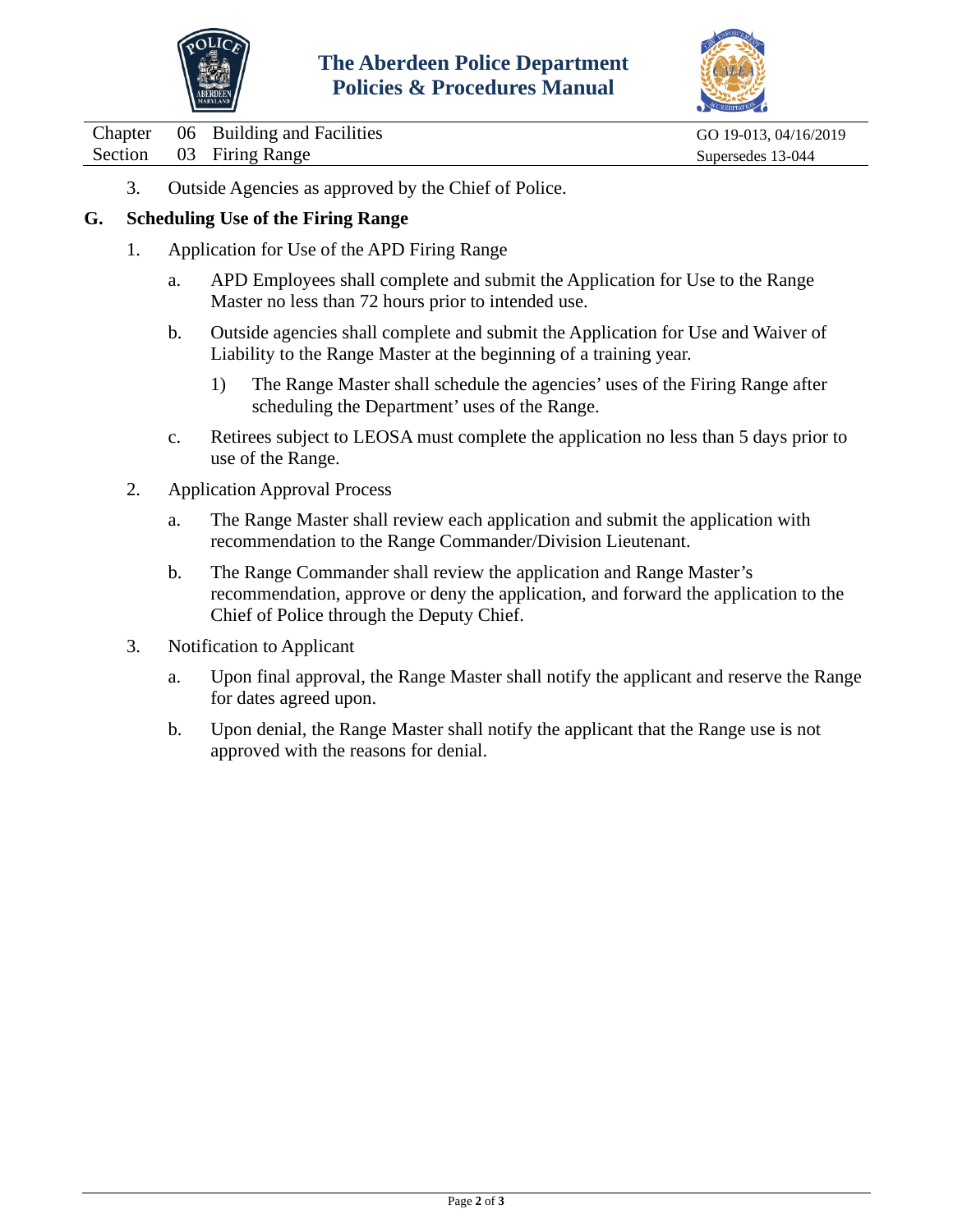

Chapter 06 Building and Facilities GO 19-013, 04/16/2019 Section 03 Firing Range Supersedes 13-044



# **APPENDIX A**

# **Firing Range Rules**

Persons who do not abide by these rules will be instructed to leave the Firing Range and may be denied future use of the Range.

- 1. A certified firearms instructor shall be on the range with all users the entire time of occupancy.
- 2. Users shall not shoot unless a certified instructor is present.
- 3. All users shall sign in, identifying their law enforcement agencies, and sign out with the APD Communications Section.
- 4. All users shall sign in with the Range Master or designee upon arrival to use the Range.
- 5. An APD officer is authorized to have a maximum of 2 *sworn* guests (family members or friends) on the range with the officer.
- 6. Users shall be in possession of a police radio and/or a cellular telephone capable of contacting the APD Communications Section in case of an emergency.
- 7. All users shall wear protective gear, inner or outer hearing protection and eyewear, on the firing line. (4.3.5e)
- 8. All users shall wear protective vests—approved by the users' agencies—on the firing line.
- 9. Only expressly-approved weapons and ammunition are allowed at the Range.
- 10. Only approved targets, mounted on stands, can be used at the range.
- 11. All weapons and ammunition are subject to inspection by the Range Master at any time.
- 12. Any firearm carried to the Range, not on the firing line, shall be unloaded with the action, bolt or cylinder open, appropriate to the specific firearm.
- 13. All cell phones, radios, pagers, or other communications devices shall be turned off or placed on silent mode; except those carried by the Range Master or Firearms Instructor, who must have outside communications availability at all times.
- 14. All users shall pick up all spent rounds, paper targets, and any trash; and will leave the Range in ready condition for the next users.
- 15. Persons believed, by the Range Master or designee, to be ill or mentally distracted to the point of being a safety concern or a disruption to on-going training shall be instructed to leave the Range.
- 16. Any person instructed to leave shall exit the Range immediately.

## 17. **Prohibitions**

- a. Smoking, chewing tobacco, use of snuff or any other similar products are not allowed at the range facility.
- b. Pets or animals, except police canines, are not allowed at the range facility.
- c. Drugs or alcohol are not allowed at the range facility.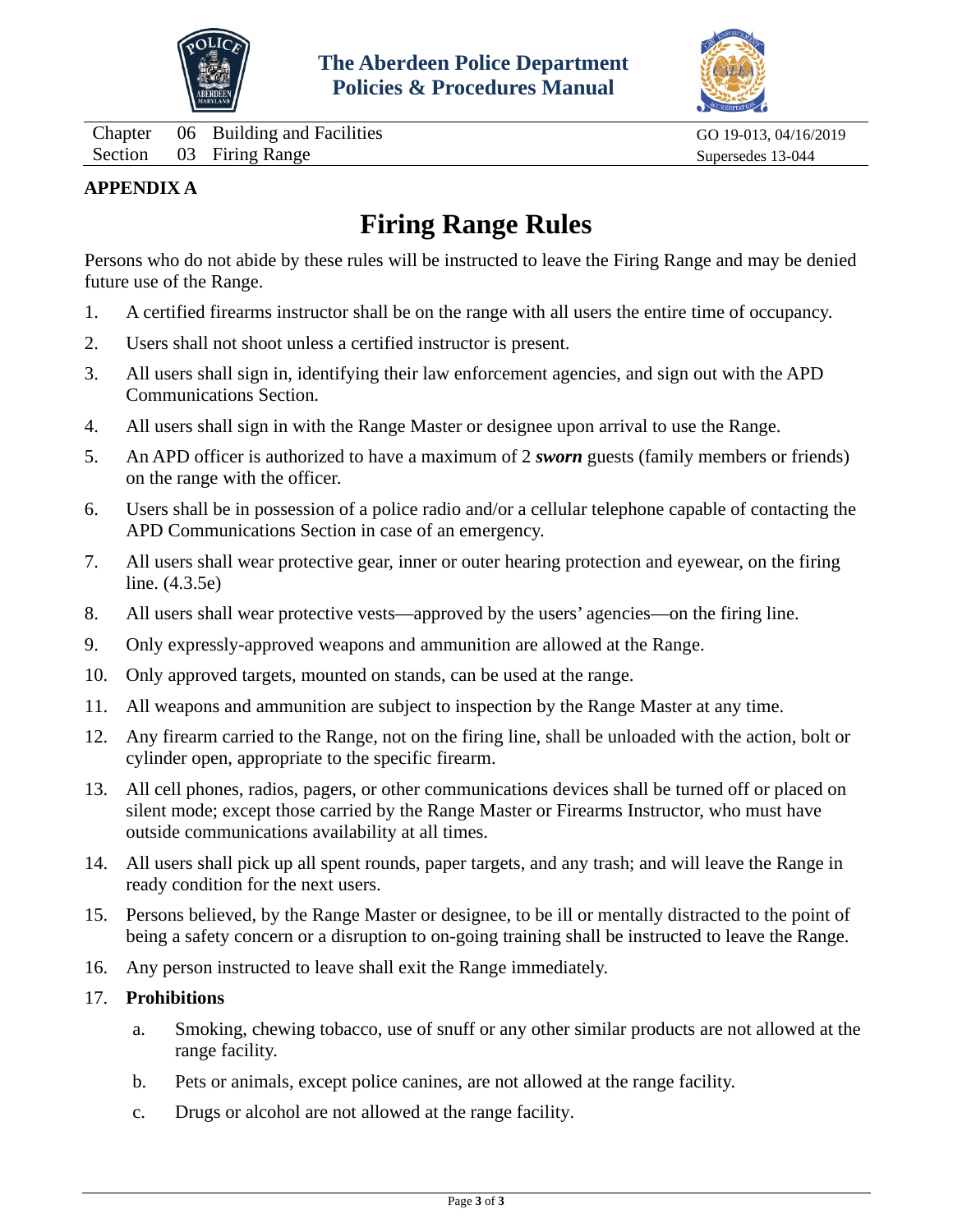



<span id="page-8-0"></span>Chapter 06 Building and Facilities Section 04 Alarm Policy

# **A. Definitions**

- 1. **Alarm Signal or Signals** means the activation of an alarm system that requests a response by a law enforcement agency.
- 2. **Alarm System** An assembly of equipment and devices, including, but not limited to, automatic dialing devices, automatic hold-up alarm systems, burglar alarm systems, and hold-up alarm systems, as those terms are defined in this ordinance, arranged to signal the presence of a hazard requiring urgent attention and to which police are expected to respond. This definition does not include alarms on motor vehicles or fire alarm systems. If, however, an alarm system on a motor vehicle is connected with an alarm system on premises, the system is an alarm system as defined in this ordinance. This definition also does not include alarm systems that are used only to alert or signal persons located within the premises in which the alarm system is located of an attempted unauthorized intrusion or hold up attempt. If such a system, however, employs an audible signal or a flashing light or beacon designed to signal persons outside the premises, such a system shall be subject to the provision of this ordinance.
- 3. **Alarm User** Any person owning, occupying or controlling any building or premise, in the City of Aberdeen, in, on, or at which an alarm system is maintained. For purpose of this ordinance, any tenant, lessee, license or invitee who or which causes an alarm system to be maintained with the City of Aberdeen shall be deemed to be an alarm user subject to this ordinance.
- 4. **Automatic Dialing Service** An alarm system that automatically sends over regular telephone lines, by direct connection or otherwise, a pre-recorded voice message or coded signal indicating the existence of an emergency situation that the alarm system is designated to detect.
- 5. **Automatic Dialing Service** An alarm system that automatically sends over regular telephone lines, by direct connection or otherwise, a pre-recorded voice message or coded signal indicating the existence of an emergency situation that the alarm system is designated to detect.
- 6. **Automatic Intrusion Alarm System** An alarm system in which the signal transmission is initiated by the action of the intruder.
- 7. **Burglar Alarm System** An alarm system signaling an entry or attempted entry into the area protected by the system.
- 8. **City -** City of Aberdeen, Maryland
- 9. **Direct Connect** An alarm system, which has the capability of transmitting system signals directly to the Aberdeen Police Department.
- 10. **False Alarm** The activation of an alarm system, to include an automatic dialing device, through mechanical failure, malfunction, improper installation, or the negligence of the owner or lessee of an alarm system or of his employees or agents that results in a response by the Aberdeen Police Department. Such terminology does not include, for example, alarms caused by hurricanes, tornadoes, earthquakes, electrical storms or other violent conditions or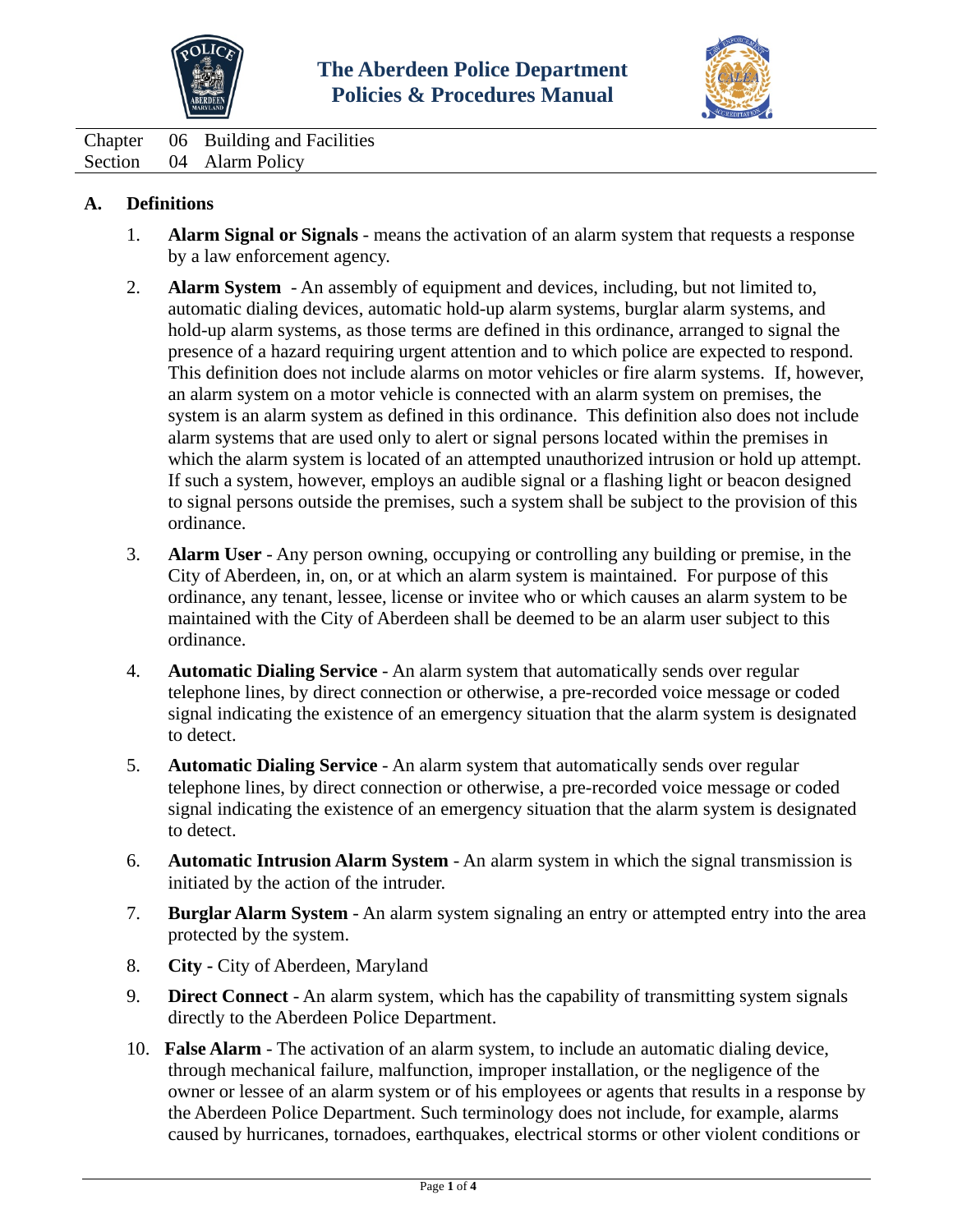



Chapter 06 Building and Facilities Section 04 Alarm Policy

> an alarm signal activated during the first thirty (30) calendar days after an alarm system is installed.

- 11. False alarm includes:
	- a. negligently or accidentally activated signals.
	- b. signals that are the result of faulty, malfunctioning, or improperly installed or maintained equipment.
	- c. signals that are purposely activated to summon the law enforcement agencies in nonemergency situations.
	- d. An alarm system that is activated a second time within a twelve hour period when the premises are unoccupied shall be deemed one false alarm if:
		- 1) access to the building is provided to the alarm system contractor; and
		- 2) an alarm system contractor or an employee of an alarm system contractor responds.
	- e. Failure to comply with item 1-5b shall result in each subsequent alarm being counted as a false alarm.
- 12. False Alarm does not include:
	- 1) signals activated by unusually severe weather conditions.
	- 2) signals activated by causes beyond the control of the alarm user or alarm system contractor (e.g., neighbor's child broke window with baseball).
	- 3) signals activated during the initial 60-day period following new installation.
- 13. **Defective Alarm System** means a system where more than three false alarms occur within a thirty day period; or eight or more within a twelve month period.
- 14. **Holdup Alarm System** An alarm system signaling a robbery or attempted robbery.
- 15. **Independent Monitoring Service** means a person or company that provides continuous alarm monitoring service.
- 16. **Law Enforcement Agency**  The Aberdeen Police Department
- 17. **Law Enforcement Executive** The Chief of Police or his designated representatives
- 18. **Person** Any person, firm, partnership, association, corporation, company or organization of any kind.

## **B. Alarm Response Reporting**

- 1. The responding officer will report the apparent cause of the alarm signal to the PCO, who will record the reason given in the APD CAD System.
- 2. The PCO will check the CAD System for prior violations and advise the responding officer.
- 3. Reference, monthly and/or yearly criteria as outlined in the ordinance Section C, paragraph 4
- 4. Causes for alarm signals include: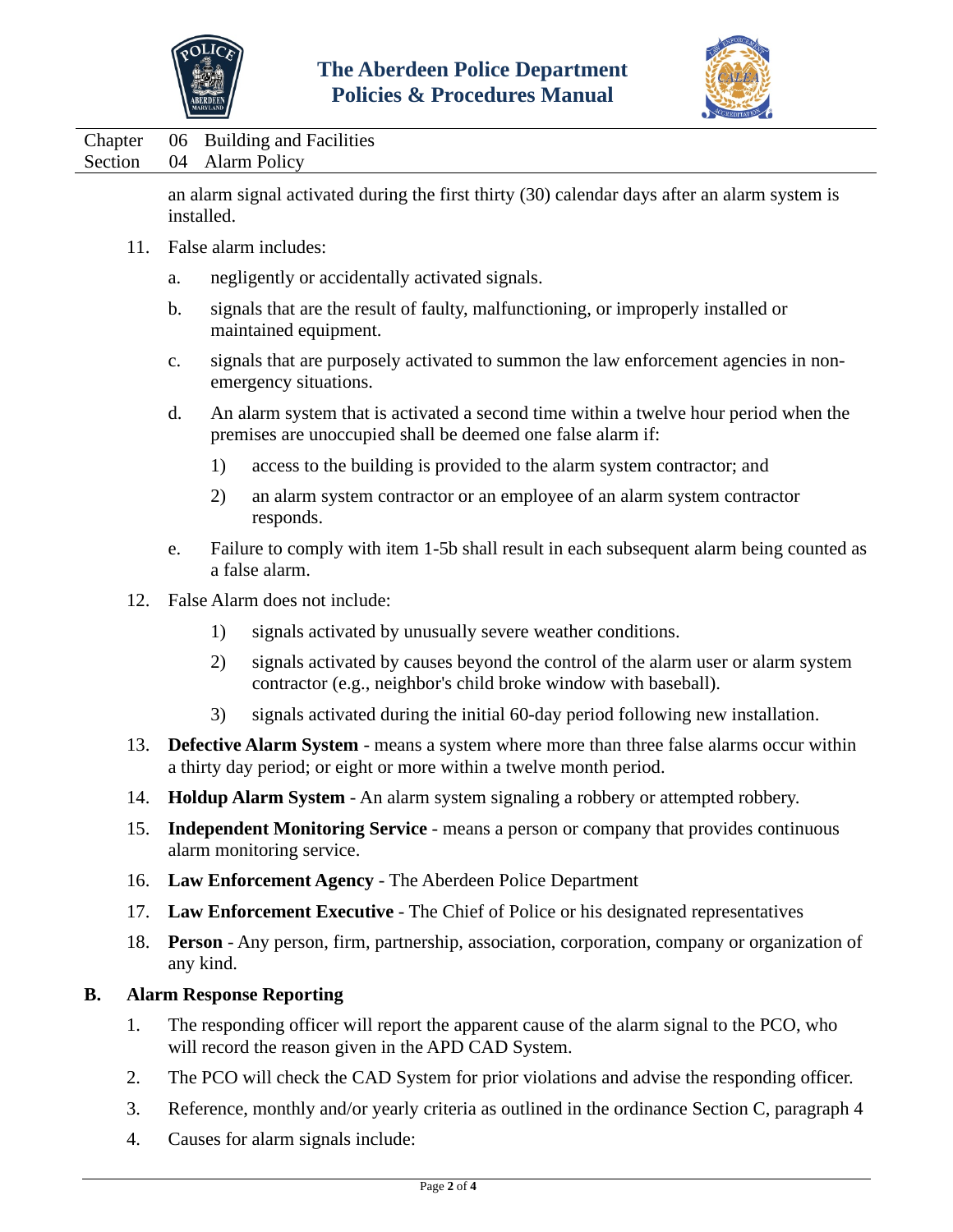



- a. negligence or accident (e.g., user error)
- b. equipment faulty, malfunction, improperly installed or maintained (e.g., building found all secure; no apparent external cause)
- c. intentionally activated for non-emergency situation
- d. unusually severe weather conditions
- e. beyond user control (e.g., tree branch broke window).
- 5. Any person who intentionally activates an alarm signal for a non-emergency situation may be subject to the issuance of a civil citation for the violation.

#### **C. False Alarm Ordinance No 655-04**

#### 1. **Purpose**

The purpose of this Article is to establish standards and regulate the various types of intrusion, hold-up and other emergency users that require police response or investigation.

#### 2. **Direct Connections to Law Enforcement Agencies**

No direct connections shall be permitted in Aberdeen unless authorized by the Chief of Police.

## 3. **Equipment Maintenance**

- a. Each alarm user, at his expense, is required to maintain all components of his alarm system in good working order at all times to insure that the sensory mechanism used in connection with such device is adjusted to suppress false indications of emergencies. The device shall not be activated by impulses due to short flashes of light, wind noises, vehicular noise or other forces unrelated to genuine alarms.
- b. No alarm system designed to transmit emergency message shall be tested or demonstrated without first notifying the Aberdeen Police Department.
- c. New installations shall be provided with a 30 day grace period before the provisions of section apply.

#### 4. **Excessive False Alarm Signals**

No person shall allow, permit, cause or fail to prevent the emission, for any reason, by any alarm used by him, or any alarm serving a premises or a building occupied and controlled by such person, or more than three (3) false alarms within any calendar month or more than eight (8) false alarms within any calendar year. The emission by any alarm system of either more than three false alarms in any calendar month or more than eight (8) false alarms in any calendar year is deemed to be excessive and constitutes a serious public nuisance, and is subject to service charges set out in the section following.

## 5. **Violations, Penalties and Collections**

a. A violation of this chapter shall be deemed a municipal infraction. Any person violating any provision of this chapter shall be subject to a civil penalty in the amount of fifty dollars (\$50.00) for the first offense; and one hundred dollars (\$100.00) for